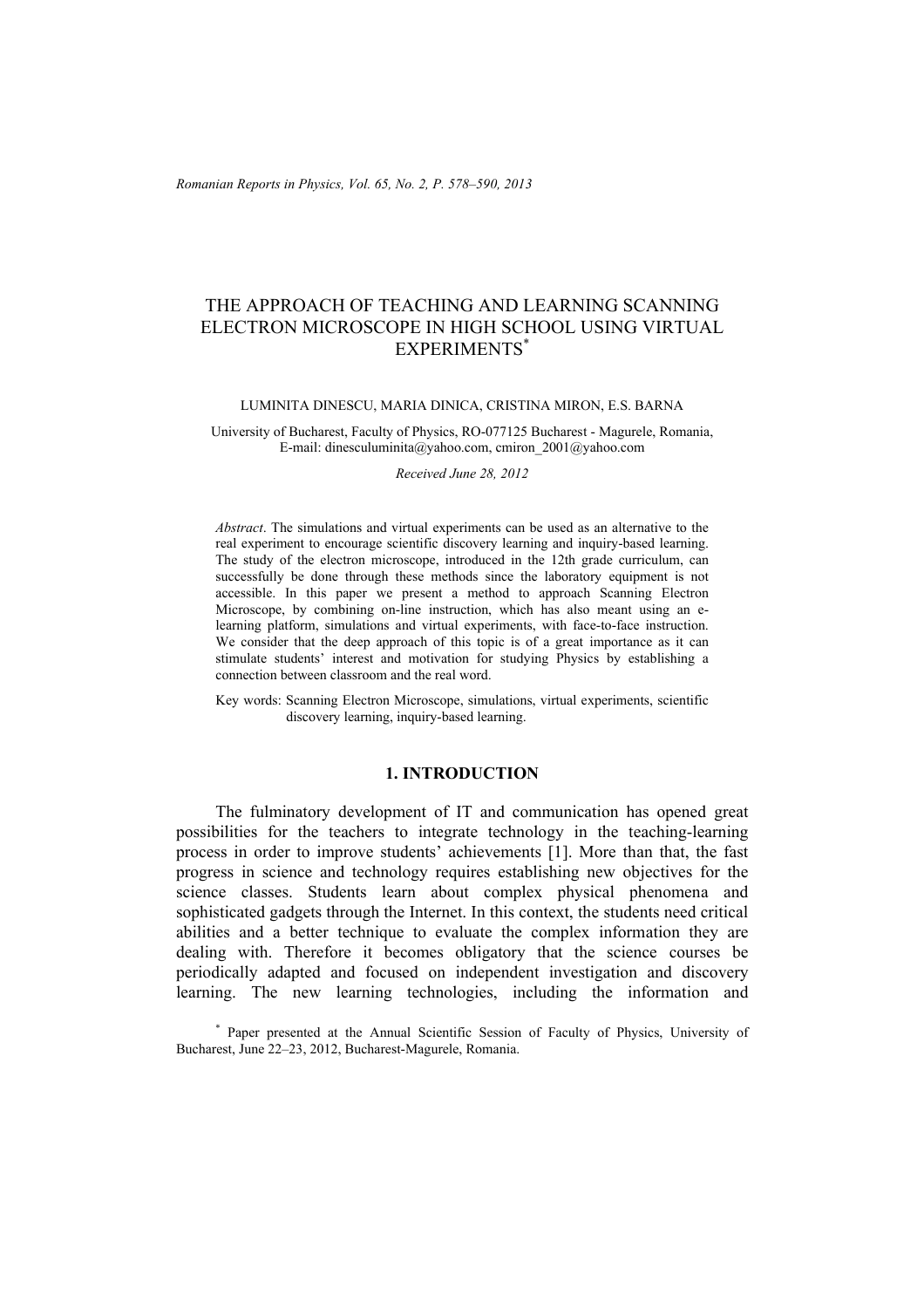communication one, together with the resources offered by the Internet allow the alignment of the courses to the evolution of science [2].

It is recommended an adequate integration of the technologies into the teaching-learning sciences – especially Physics – process, in order to favour an efficient teaching-learning process in which the computer plays an important role [3-4]. This integration reflected in the instruction plan and the use of technologies must follow these 5 principles: technology should be introduced in the context of science content, technology should address worthwhile science with appropriate pedagogy, technology instruction in science should take advantage of the unique features of technology, technology should make scientific views more accessible, technology instruction should develop students' understanding of the relationship between technology and science [5].

The second principle suggests the fact that the use of technologies should allow students to move from "to know" towards "to do". This approach is in accordance with the constructivist theory in which the student is seen as an active agent in the learning process. Furthermore, computer learning environments help to advance developments [6].

Osborne considers that the main forms of ICT, relevant in the teachinglearning sciences process are: tools for data capture, processing and interpretation; multimedia software for simulation of processes and carrying out 'virtual experiments'; information systems, internet, intranet; publishing and presentation tools; computer projection technology [7].

An important role in Physics is played by the simulations or virtual experiments. Experimenting is the distinctive feature of sciences, which fundaments knowledge and scientific understanding [8].

Related to the principle of constructivism, the real or virtual experiments match the type of learning promoted by these since they encourage the discovery learning or inquiry-based learning [9-12]. Virtual experiments or simulations can substitute a real experiment when the phenomena cannot be investigated or observed in reality, the laboratory equipment is complicated, expensive and inaccessible or there is a danger for the real laboratory environment [13]. In addition, the virtual experiments compared to the real ones have the advantage of having erased the space and time limits, offering the students a repeated and endless use [14–15].

The contents studied at Physics in the 12th grade do not allow conducting real experiments, mainly because the laboratory equipment is expensive and therefore inaccessible. Yet, the curriculum stipulates specific competences such as: experimental investigation inside the laboratory/virtual laboratory of the law of external photoelectric effect or the description of the electron microscope construction and function. When there is no laboratory equipment the only alternative to achieve these competences remains the virtual experimentation.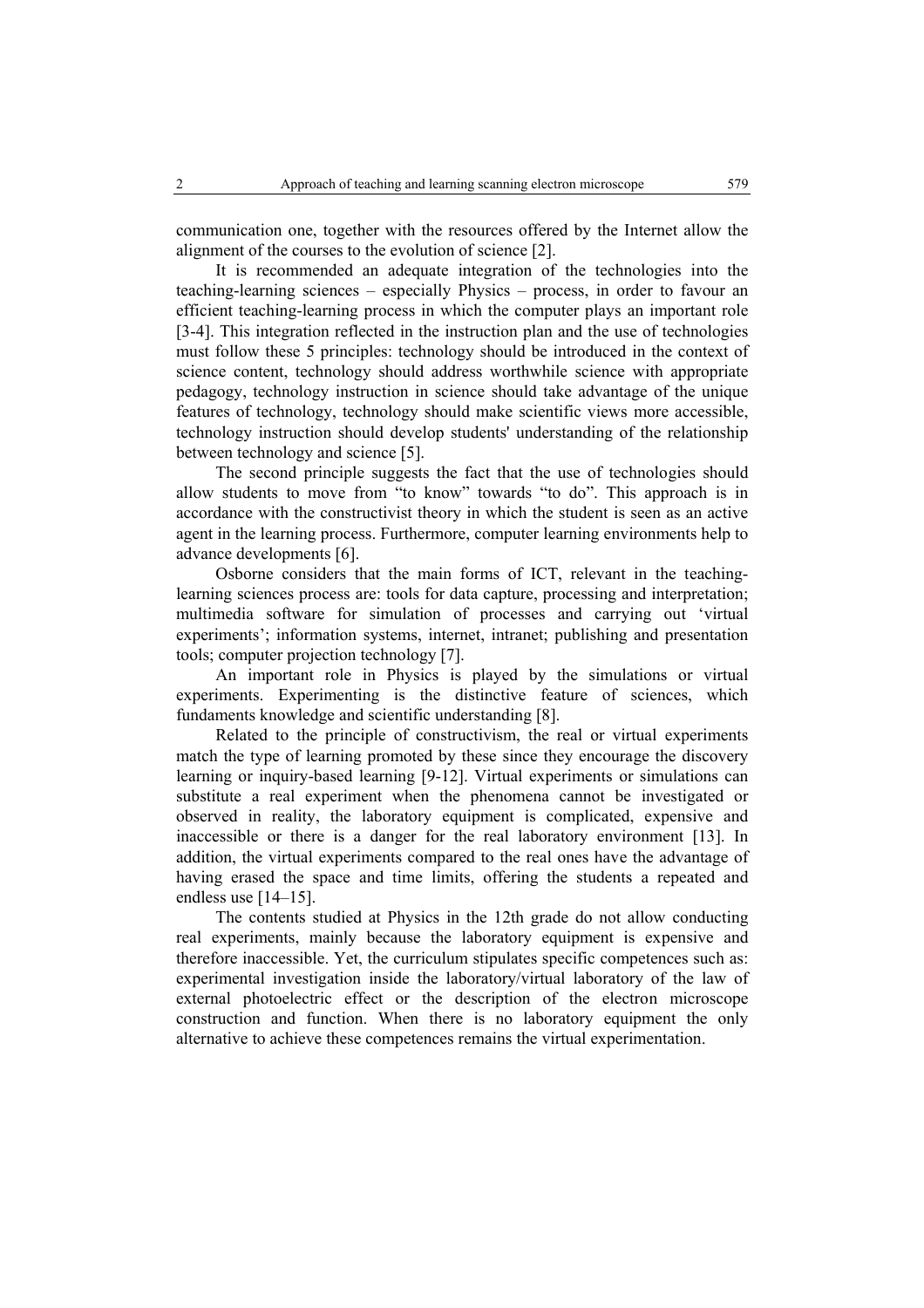In this paper we present a method for teaching-learning the Scanning Electron Microscope, by using an e-learning platform, simulations, virtual experiments and multimedia tools for presenting information. We consider that this topic deserves special attention; it must and can be deeply studied due to several reasons. Firstly, through the comparison optical microscope – electron microscope, it gives the opportunity to resume the study of the optical microscope which is pretty superficially dealt with in the 9th grade. Secondly, the Physical processes that appear can be fathomed, overcoming the theoretical level by presenting their impact in practical applications: the movement of the charged particles in electric and magnetic fields, de Broglie hypothesis, cathodoluminescence, X-ray and the interaction of charged particles with atoms. Thirdly, the electron microscopy is recognized as having endless applications in many domains such as: nanotechnology, biology and medicine, thus offering the students the opportunity to make interdisciplinary connections.

## **2. TEACHING AND LEARNING SCANNING ELECTRON MICROSCOPE IN HIGH SCHOOL**

### 2.1. THEORETICAL BACKGROUND

The popularity of SEM comes from its capacity to obtain tridimensional images of the surfaces of a wide range of materials. These images are used in a variety of mass-media, from the scientific magazines to popular magazines and movies. But one of the most surprising aspects of the scanning electron microscopy is the apparent easiness with which the SEM images of the tridimensional objects can be interpreted by any observer, even by children, who have no previous knowledge about SEM or the electron-solid interaction [16].

Scanning Electron Microscopy (SEM) is a special technique which allows observing and characterizing the solid inorganic or organic materials at the micro and nano scale, offering information on their surface topography, composition, crystallography etc. [16]. In order to interpret the obtained images it is absolutely necessary that the possible interactions between electrons and the atoms be understood.

When interacting with the solid, the electrons are affected both by elastic scattering, due to the electrostatic interaction with the atomic nuclei, and also by inelastic scattering, due to the interaction with the atomic electrons.

Elastic scattering is an interaction process which results in the fact that the direction of the basic electrons change without any obvious energy loss. Since the electron beam leaves the sample (process called "backscattering"), the elastic scattering can give important information for the SEM image. As the ratio between the number of backscattered electrons (BSE) and the number of basic electrons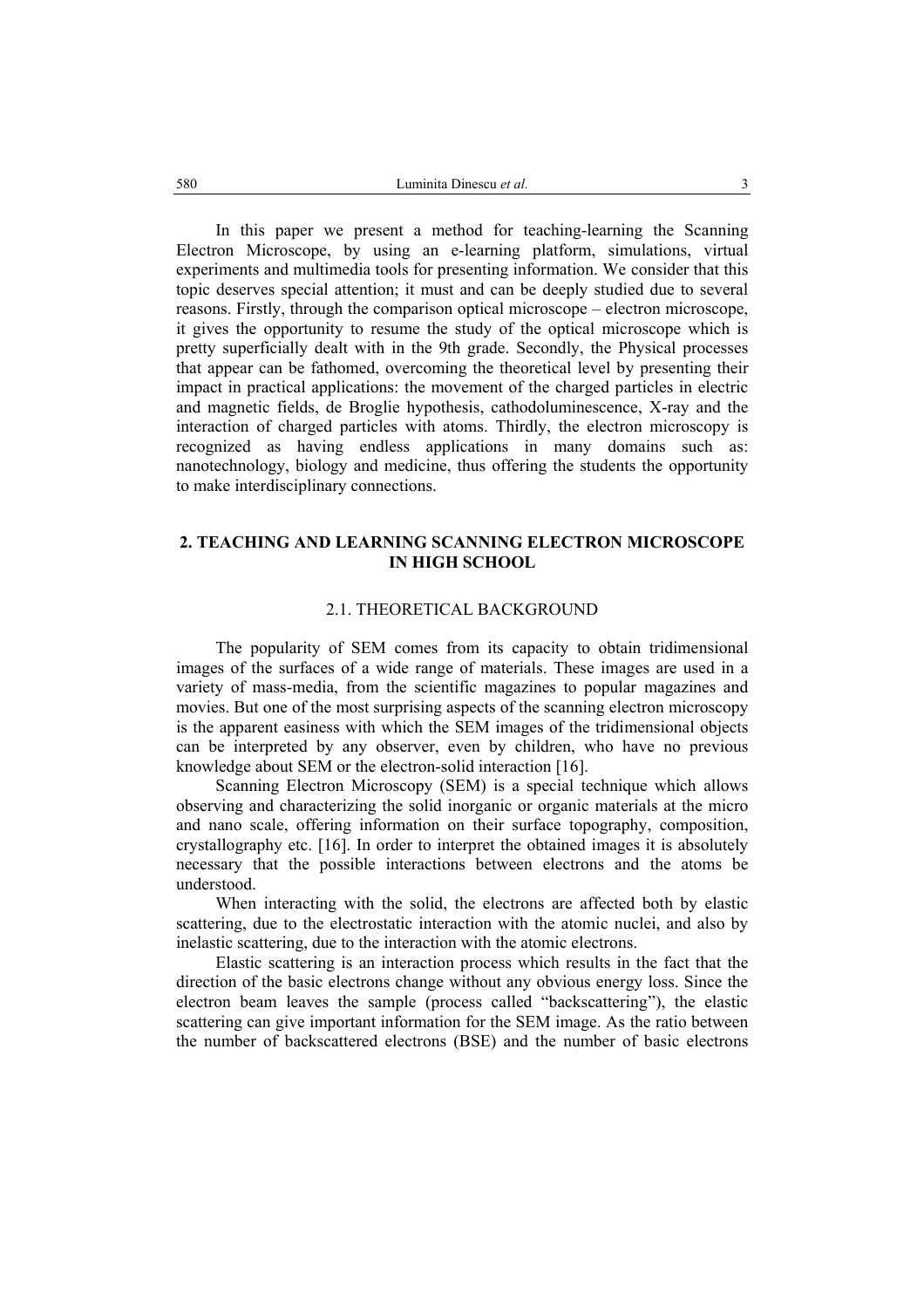depends on the atomic number (linear for a small Z), the image obtained by using the BSE signal offers information mainly about the composition of the sample, but it can also offer information about its topography [17].

Inelastic scattering is an interaction process which results in the fact that the basic electrons lose energy, transferring it to the sample atoms differently. A small part of the kinetic energy may escape as secondary electrons, useful for creating the image, X-rays for analyzing the composition of the sample [18].

 According to the law of conservation of energy applied to this process, the basic electrons transfer their energy to the electrons from the atoms in the sample. If these are weakly tied to the nucleus, they leave the atom and move into the solid as secondary electrons (SE). In their movement, they interact with other atoms, gradually losing their kinetic energy. Most of them stop within the interaction volume. The ones which were generated at a small depth near the surface may escape into vacuum [17]. That is why the image obtained by using the SE signal offers information about the structure (topography) of the surface of the sample.

If an electron leaves the atom, this enters an excited state. The de-excitation of the atom can be done in three ways. If the electron is from an outer-shell, the deexcitation results in the emission of a photon that can be in the visible range. This effect is called cathodoluminescence [18]. If the electron is from an inner-shell, the de-excitation can result whether with characteristic X-rays emission, or an Auger electron emission. The analysis of these signals can give quantitative and quality information on the composition of the sample.

If the sample is a semiconductor and a voltage is applied, the electrons and the holes can be separated before the recombination and a current will be generated in the circuit. This signal, electron beam induced current (EBIC) is used to form the image that can give information about the conductivity of the sample, the life-span of electrons and holes, their mobility and also about impurities and weak ties.

The magnetic domain structure can be determined using as a signal specimen current the current flowing to ground from the specimen [18].

All these signals are suggestively shown in Fig. 1, while in Fig. 2 there are represented the interaction volume and the regions from which these signals can be detected [18].

As for the imaging capabilities, there are a few strong points of the scanning electron microscope. Firstly, a higher resolution can be obtained, values of 1-5 nm becoming usual for contemporary instruments [16]. Another important advantage compared to the optic microscopy is the greater depth of field, this being one of the grounds for the apparent tridimensionality of the SEM images. Furthermore, not only can SEM obtain a higher magnification, but it can also examine objects at very low magnification. This feature is useful in various domains, among which we mention medicine, since the SEM image can complete the information obtained with the optic microscope [16].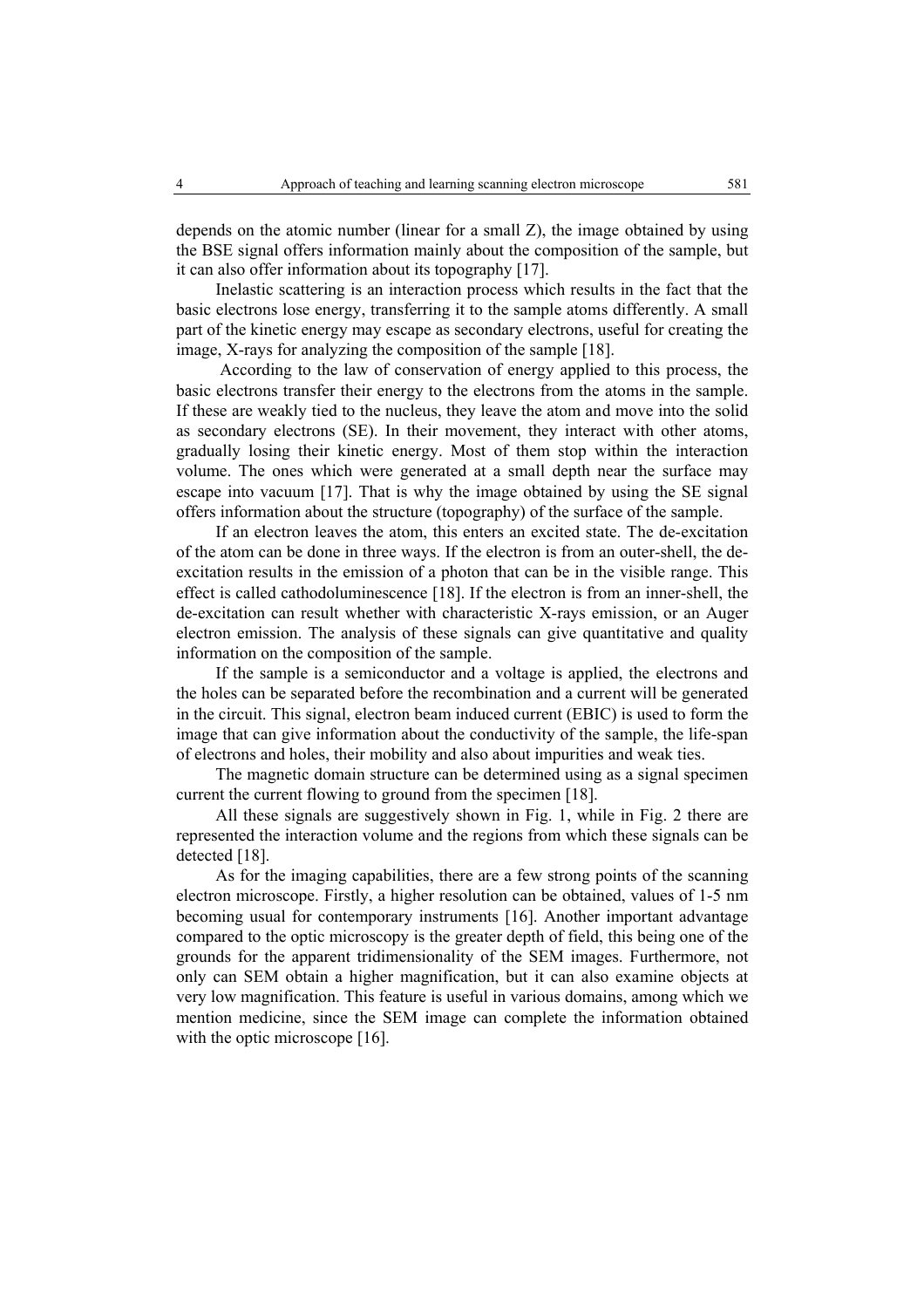**Incident** beam



Fig.1 – Signals used in SEM.



Fig. 2 – The interaction volume.

## 2.2. THE USE OF SIMULATIONS AND VIRTUAL EXPERIMENTS IN THE STUDY OF SCANNING ELECTRON MICROSCOPE

Although the study of electron microscope is stipulated in the Physics curriculum for the 12th grade, it is hard to fathom this topic because of the small number of Physics classes assigned. The approach of this topic was possible only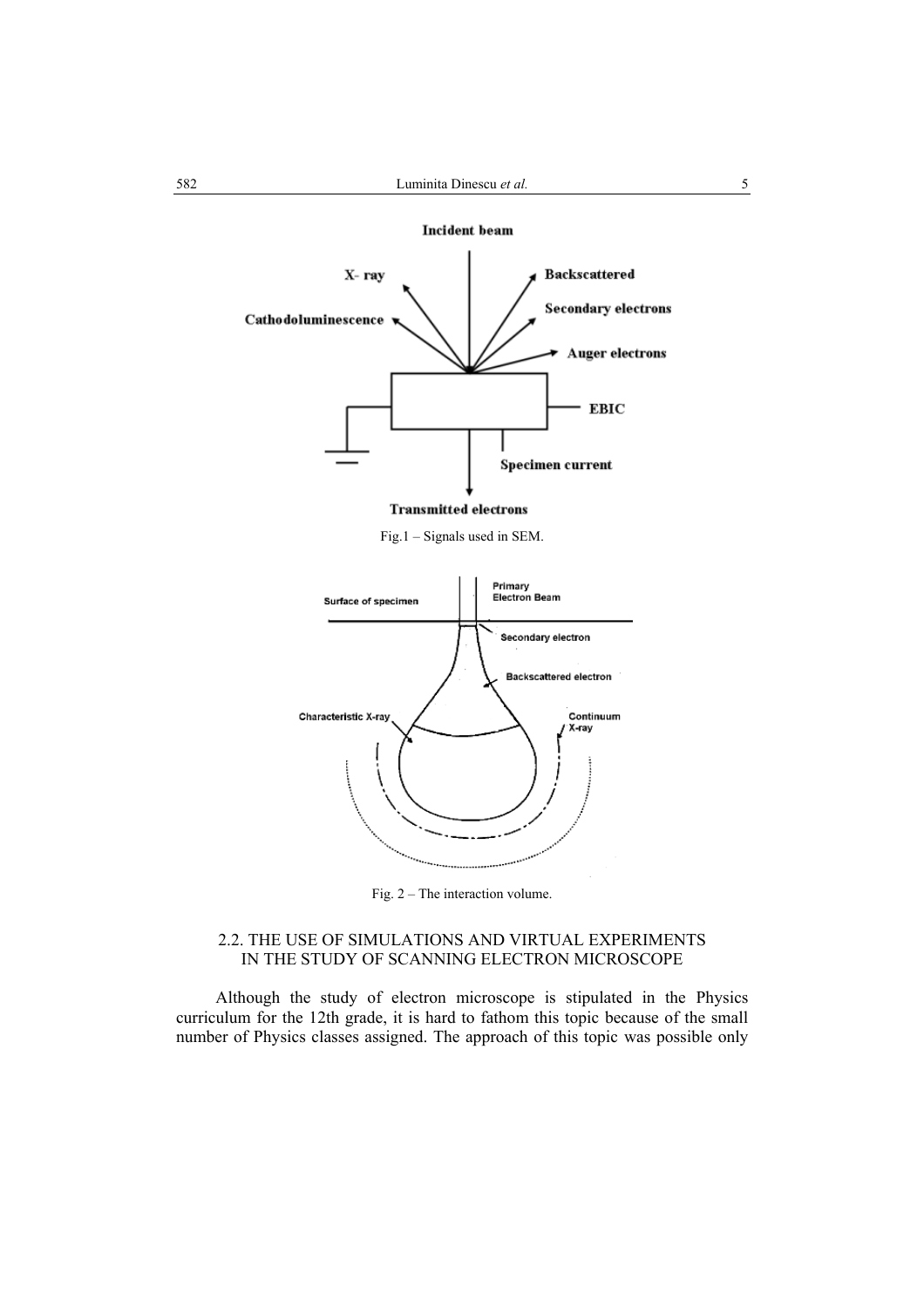for the classes having the specialization Mathematics-Informatics, which besides the 3 usual hours per week benefit from one more optional hour.

In order to make the teaching-learning process more efficient, an e-learning platform was created (Fig. 3), accessible on www.dinescu.info. Students can find here documents containing theoretical syntheses, but also several links to access the simulations and virtual experiments.

| • Nanotehnologii<br>NANO - Juminita dinescu                                                                                                                          |                                                                                |
|----------------------------------------------------------------------------------------------------------------------------------------------------------------------|--------------------------------------------------------------------------------|
| #Profesor Dinesou Luminita - Leotii și teste de fizica > NANO > Documente și Linkuri                                                                                 |                                                                                |
| • Documente si Linkuri<br>Diction   Q. Cauta   Download current directory   空 Incarca fisier   DiCreeza un director   BB Creeza un hyperlink   IE Creeza un Document |                                                                                |
|                                                                                                                                                                      |                                                                                |
| Name                                                                                                                                                                 | You have chosen to open                                                        |
| <b>Dal Link</b>                                                                                                                                                      |                                                                                |
| AFMModel.com                                                                                                                                                         | SEM_1.doc                                                                      |
| Microscopul ou forta atomica 05.400                                                                                                                                  | which is a: Microsoft Word Document (237 KB)<br>from: http://lecti.dnescu.info |
| iii nanolitografie.doc                                                                                                                                               |                                                                                |
| ProbeSimulator.exe                                                                                                                                                   |                                                                                |
| SEM_1.dec                                                                                                                                                            | -What should Firefox do with this file?                                        |
| <b>E SEM 2.doo</b>                                                                                                                                                   |                                                                                |
| SEM 3.doc                                                                                                                                                            | C Open with Microsoft Office Word (default)<br>▼                               |
| <b>E SEM 31.400</b>                                                                                                                                                  | C Save File                                                                    |
| SEM_32.doc                                                                                                                                                           | IT Do this automatically for fles like this from now on.                       |
| SM Lesson2Student.doc                                                                                                                                                |                                                                                |
| SM Lesson3.doc                                                                                                                                                       |                                                                                |
| SM Lesson4Student.doc                                                                                                                                                |                                                                                |
| SM Lesson5Student.doo                                                                                                                                                | <b>OK</b><br>Cancel                                                            |
| BM Lesson 1Student.doc                                                                                                                                               |                                                                                |

Fig. 3 – E-learning platform. The colored versions could be accessed at http://www.infim.ro/rrp/.

Thus, the students were able to access and study the theory before the class. All the problems or misunderstandings they had were clarified face-to-face, through discussions and exemplifications, with the help of simulations and virtual experiments. By combining these methods the instruction face-to-face time was reduced. Consequently, the approach of SEM could be fathomed.

The documents that contain the theoretical aspects were structured as follows: History, constructive details; Electron-solid Interaction; Formation and interpretation of images; SEM applications in nanotechnology. The simulations and virtual experiments regarded three aspects: the description of the constructive components of SEM and the simulation of the image formation process; familiarization with the basic operations that need to be made in order to obtain the image; acquiring and interpreting the image of a given sample through the manipulation of the parameters that its quality depends on.

UVA Virtual Lab: Scanning Electron Microscope [19] contains the description of the scanning electron microscope and simulation of the phenomena produced inside SEM, from the emission of the electron beam to the image formation (Fig. 4).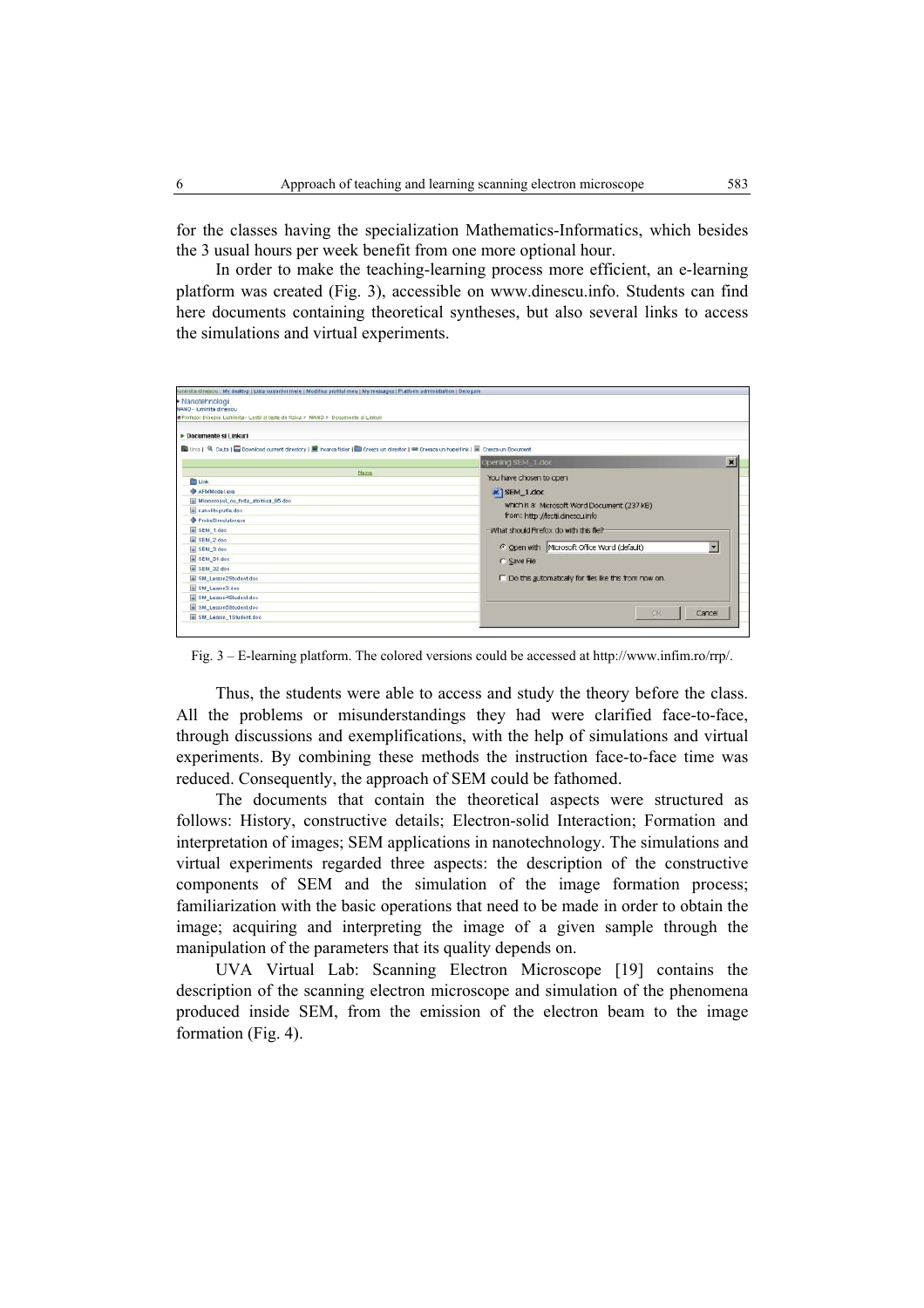

Fig. 4 – The simulation of the image formation process with UVA Virtual Lab. The colored versions could be accessed at http://www.infim.ro/rrp/.

These simulations allowed students to understand the role of the main constitutive elements of the electron microscope: electron column and control console.

The simulation of the electrons emitted by the electron gun gives information on the role of its component parts: filament and Wehnelt cylinder. The electrons emitted by the filament (also called the emitter) are dispersed in a wide cone, but with the help of a Wehnelt cap they can be concentrated inside the gun; more than that, the quantity of the amount of electron emission can be controlled.

The simulation of the phenomena taking place at the entrance of the electron beam inside the magnetic lenses points out both their constructive characteristics, and also the result of the magnetic field action on the electron beam. The condenser lenses, situated under the electron gun are meant to demagnify the electron beam while the objective lenses, situated above the sample are meant to concentrate the sample electron and produce an additional narrowing. These features of the magnetic lenses can be deeply understood also due to the possibility of visualizing the force with which the magnetic field acts upon the electrons, the Lorentz force. Under this force the electrons move in a spiral and their trajectory is "curved" back to the optic axis.

The simulation of the image formation process consists in a few steps. To build an image, the beam needs to be moved point by point on the surface of the sample. The accessing of each point is made through the electron beam deflection in a raster on the examined surface. During simulation, it is pointed out the importance of the two scan coils: they make the electron beam, which is narrowed and concentrated after it comes out the objective lens, sweep on the surface of the sample. The second step consists in simulating the interaction between the electron beam and the sample, which results in the emission of SE and BSE. These are collected by dedicated detectors. After that, comes the simulation of the processes which take place in the scintillator, photomultiplier and amplifier before the signals be recorded and visualized on CRT. Finally, it is simulated the application of signals with the same form and frequency both to deflection coils, resulting in the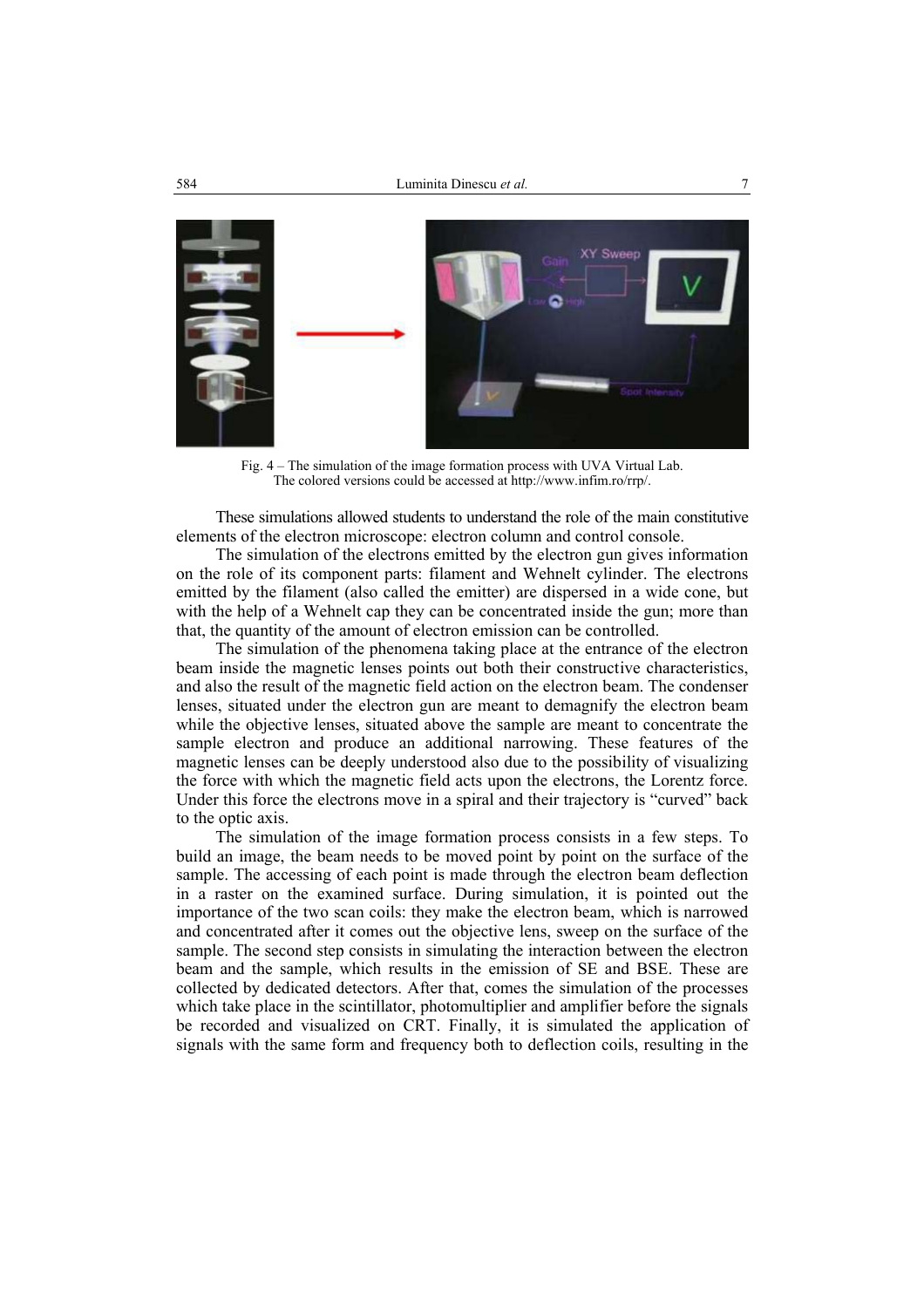beam sweeping the surface, and also to CRT, resulting in SEM image. This last part of the simulation is pretty important because, through visualization, it favors the understanding of magnification, defined as the proportion between the length of the raster visualized on the screen and the length of the sample raster.

MyScope training for advanced research [20], allows both the visualization of the steps to be taken when using the SEM in reality, and also the achievement of these very steps by utilizing the virtual SEM.

The visualization of the sequence of operations (Fig. 5) that need to be done is exemplified on an JEOL instrument, at which the initial settings are: the type of the used signal, SE/BSE; accelerating voltage  $HV = 15kV$ ; spot size, 45nm; working distance (WD), 10mm; scale 200 µm for SE and 100 µm for BSE; the sample used – sparkler on carbon tape.

The first operation to be done consists in introducing the sample into the sample chamber. Being a vacuum chamber, air must be pumped in to open it, operation called venting. After the sample is introduced inside the chamber, the air needs to be taken out, operation called evacuation.

If the chamber reaches an adequate vacuum level, the next steps are to turn HT on, activate the gun and increase the load current of the filament until the image appears on the screen. This operation is followed by the selection of the scanning way and sample position. Now we can choose magnification, adjust the focalization, contrast and brightness until the image becomes clear. At this moment the image can be saved. During the last stage the initial operations are resumed, but backwards: decrease the load current of the filament, turn HT off, vent, take the sample out of the chamber and vacuum.



Fig. 5 – Sequence of operations when using SEM JEOL with MyScope. The colored versions could be accessed at http://www.infim.ro/rrp/.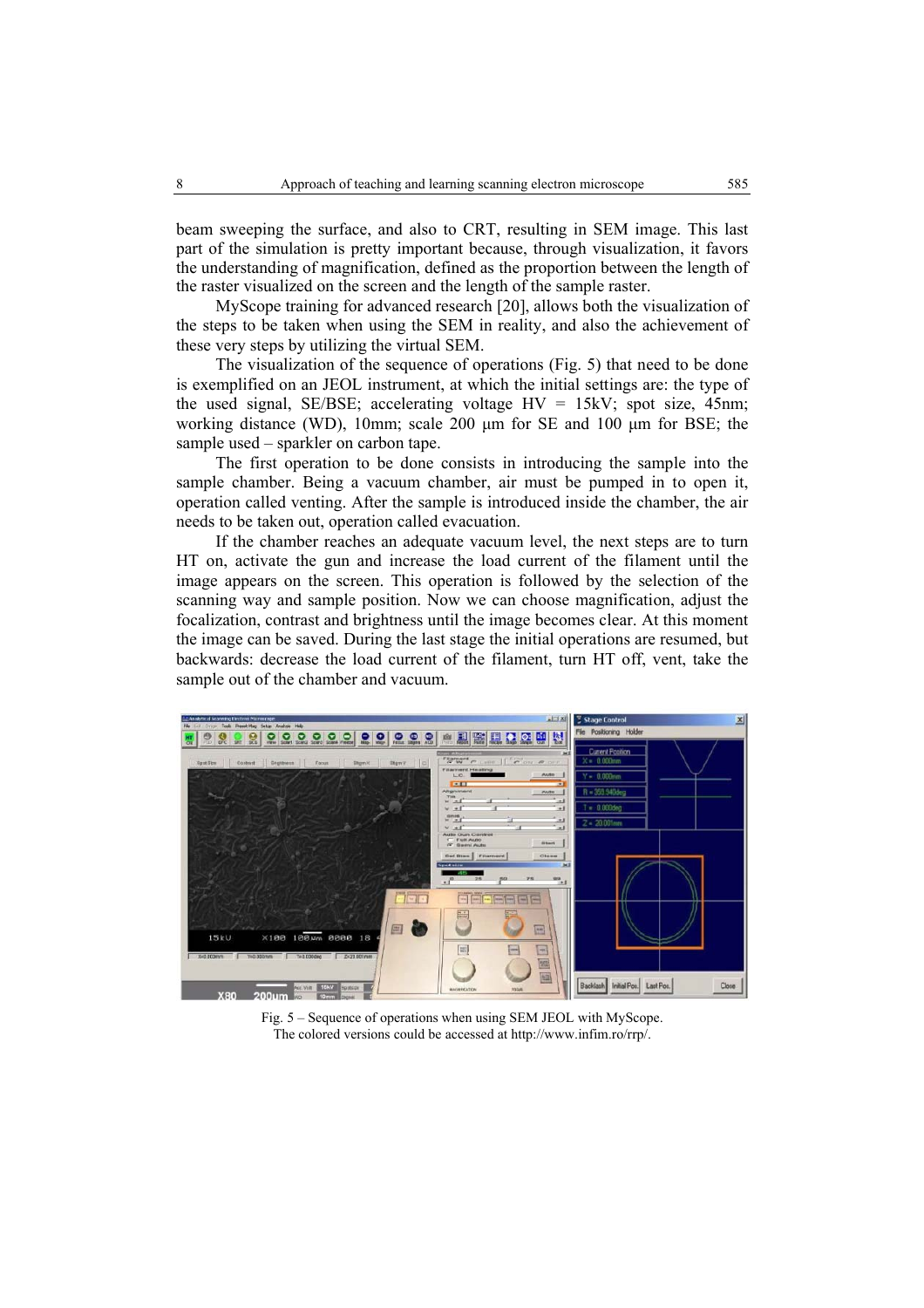The use of virtual SEM allows conducting a virtual experiment, which ends in getting the topographic details of the sample surfaces: sparkler, bone, slag and rock.

The students have the possibility to follow the instructions that indicate the sequence of steps to be taken, but they themselves can manipulate the parameters that image formation and quality depend on: accelerating voltage, filament current, spot size, working distance, magnification, focus, contrast, brightness and astigmatism. If the selection of one or more of these parameters is wrong, the image cannot be saved, the errors are indicated and students have to make the corrections until the image becomes the correct one.

Having the possibility to modify the filament current, students can notice the dependence of brightness on this current: when the current increases, the brightness increases also. Therefore, they can understand the concept of filament saturation as being the point at which the electrons emission is maxim. From this point on, the increase of the current does not determine an increase of the electrons emission, the latter remaining constant. If the filament current is increased over this value, students are announced that the filament is damaged.

By modifying the parameters involved in image formation and comparing the images obtained with different combinations of parameters, the students are able to draw some conclusions, which can be later compared to those existing in the specialized literature.

For example, selecting a rock sample, accelerating voltage 30kV, spot size 5nm, working distance 8nm and high magnification, we can get images of the sample using SE signal (Fig. 6) and BSE signal (Fig. 7).

One can notice the difference between the two images, the BSE containing mainly compositional information (compositional differences between materials with different atomic numbers) and SE image showing primarily the topography of the sample.



Fig. 6 – Virtual SEM micrograph of a rock sample (SE).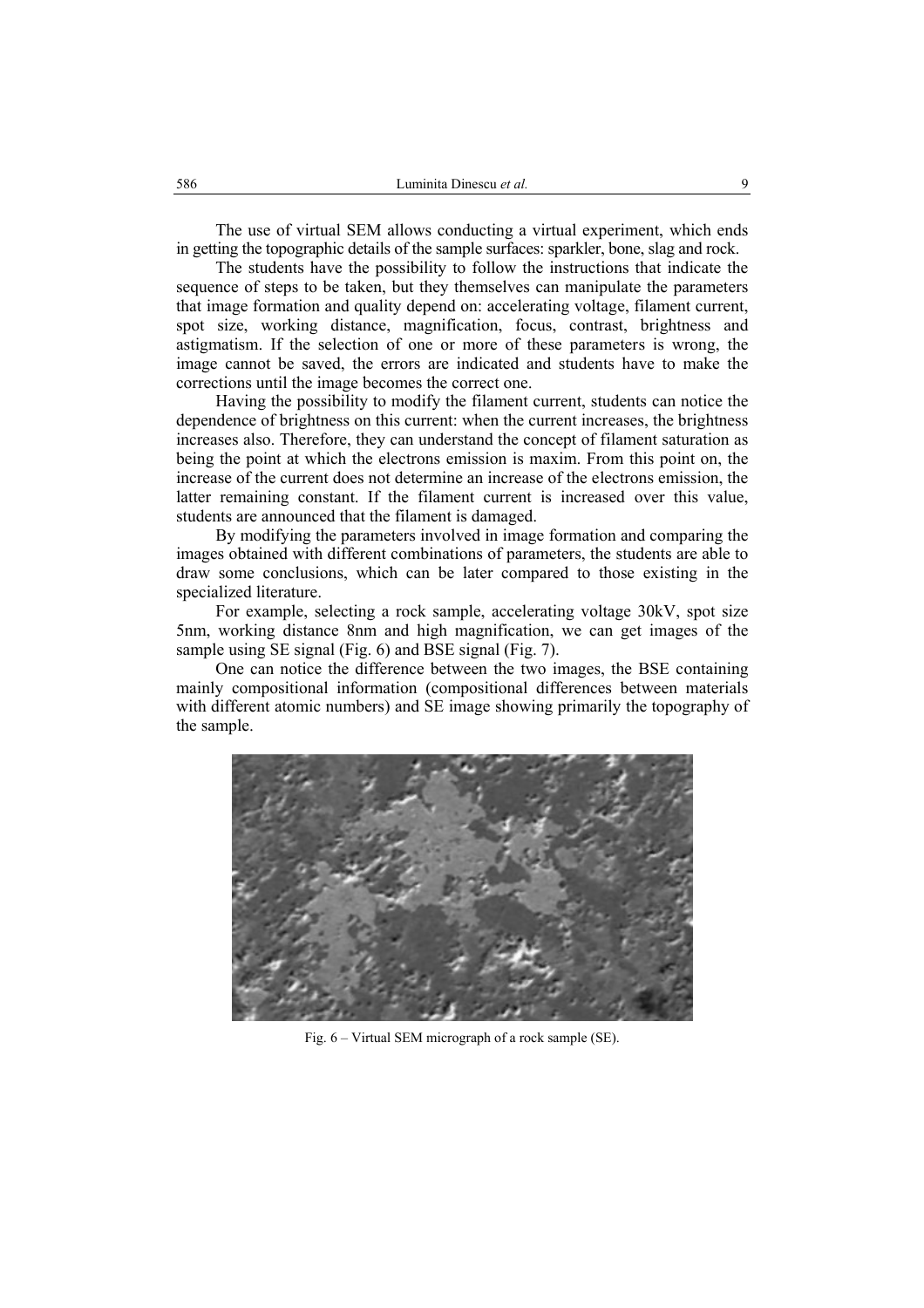

Fig. 7 – Virtual SEM micrograph of a rock sample (BSE).

If we decrease the accelerating voltage, keeping the other parameters the same, we cannot obtain an image using the BSE signal due to the fact the BSE detector shows a low sensitivity foe low energy backscattered electrons. But also for low atomic number materials, low accelerating voltages  $( $5kV$ )$  are to be used in order to obtain true surface resolution, interaction volume decreases dramatically with the acceleration voltages.

Modifying the working distance, we can notice its influence on the image formation, by comparing the images obtained with a small WD to those obtained with a big WD. Due to properties of electron-optics, the highest resolution can be obtained at small (< 5nm) WD, but for a large field of view and for a big depth of focus, bigger WD are used.

Modifying the spot size, it becomes obvious that the magnification needs to be correlated with the size in order to get the best resolution. Thus, at high magnification, small beam diameters should be used to obtain the best resolution. At low magnification the beam diameter has to be increased for a good signal to noise ratio of the acquired image.

Also, an image with a good resolution implies a proper focusing of the electron beam. This is pointed out by the necessity of correcting the astigmatism, which can be done by establishing the 0 value for X or Y, having a good focus and then modifying X or Y until the best focalization is obtained.

Unfortunately, this soft does not shows the scale in the acquired images. This would be very important for pointing out the superiority of the scanning electron microscopy. Of course, the quality of the images obtained with this virtual SEM does not equal that of the images obtained with a real SEM. Yet, the experiment is very useful since it helps achieving the didactic objectives. The evaluation of the portfolios created by students using multimedia tools showed the fact that the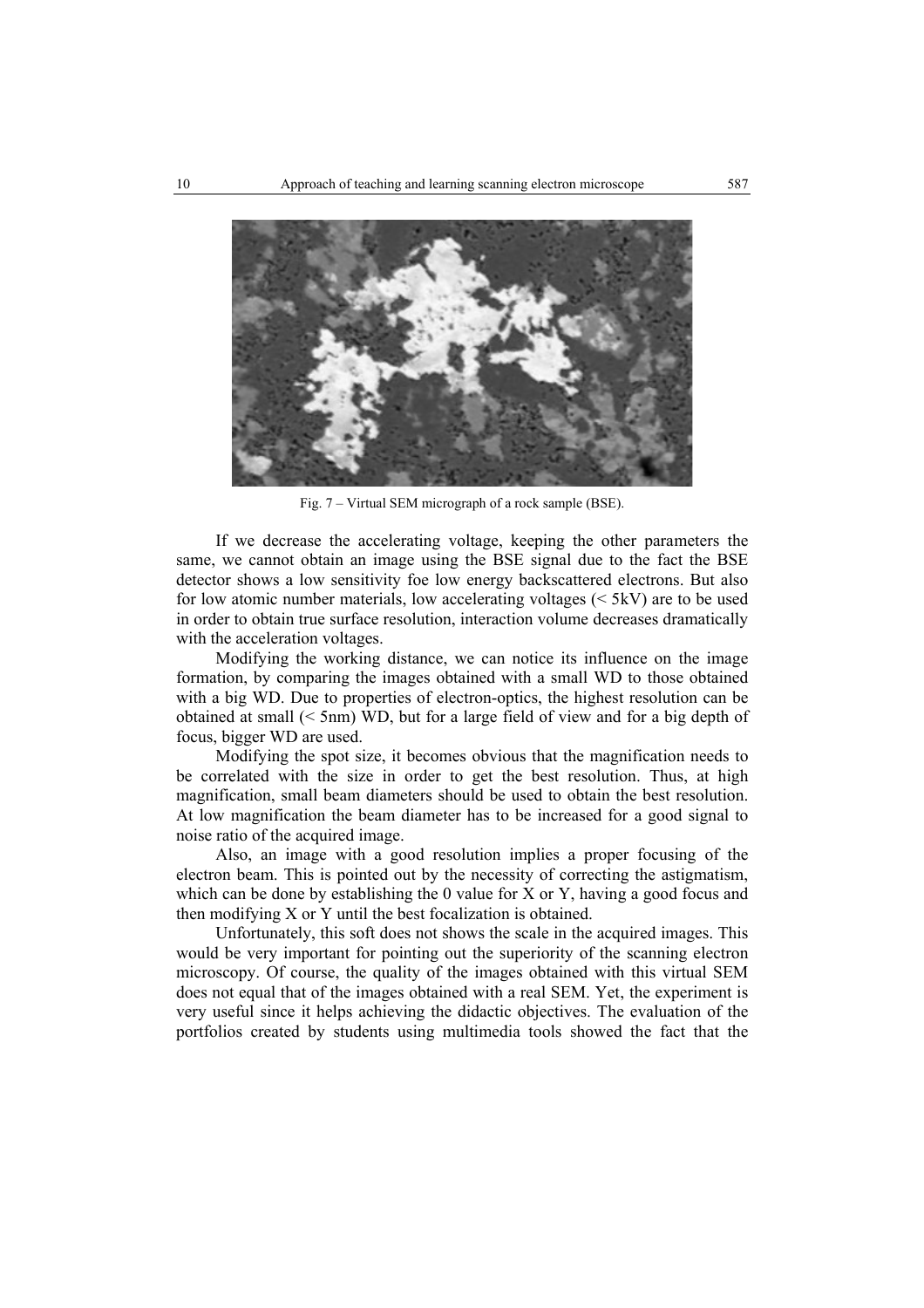objectives were reached. The students were able to describe the construction and the functioning way of SEM, to explain the mechanism of interaction between electrons and solid, to interpret images obtained with SEM and to describe SEM applications to nanotechnology.

### **3. CONCLUSIONS**

The Physics is often perceived as a hard "academic" subject, whose understanding requires students to make great efforts [21]. But, use of computers and software ICT tools in classrooms and laboratories, can make physics-science easier to understand [22]. There are numerous studies which prove that using simulations, virtual experiments and technology in general can lead to a change of the negative perception regarding Physics, since the understanding of concepts becomes easier and deeper [23–28].

Even if important advantages appear, advantages that favor the understanding of the theoretical principles and the reduction of the gap between theoretical models and their concrete representations, it is still recommended not to totally replace the real experiments [29]. When there are no objective limitations it is beneficial for the students to be involved in activities aiming direct confrontations with and investigations of phenomena. Virtual experiments can raise students' interest but there are no guarantees that they do improve the understanding of the fundamental concepts. An optimal teaching-learning process can be accomplished by using them rationally and by combining proper instruments and resources [30].

As for the SEM, since the exploration of the topic is hard to do inside the classroom, there are global preoccupations to find and implement some alternative ways of approaching and fathoming it during high school years. The reason why all these steps have been made comes from the high importance of this instrument, regarded as essential scientific equipment, with almost endless applications for a wide range of scientific domains studied in high school: Biology, Geography/Geology and Technology etc.

The ExCEL (Extended Classroom for Enhanced Learning) Project brings the capabilities of scanning electron microscopy (SEM) into classrooms [31].

A part of this project consisted in purchasing a soft that permits the control and remote manipulation of a SEM (remote SEM), called WebSEM. By accessing this, it is possible to: create your own lesson plans or use the already existing ones; obtain images of samples from the data base or of own sample previously sent; use remote SEM according to a previous appointment and agreeing the WebSEM Usage Policy. This is a free service to all educators and available worldwide.

 This project has been successful in increasing usage of the SEM and in raising the level of awareness concerning SEM capabilities and has had a significant impact on science education [31].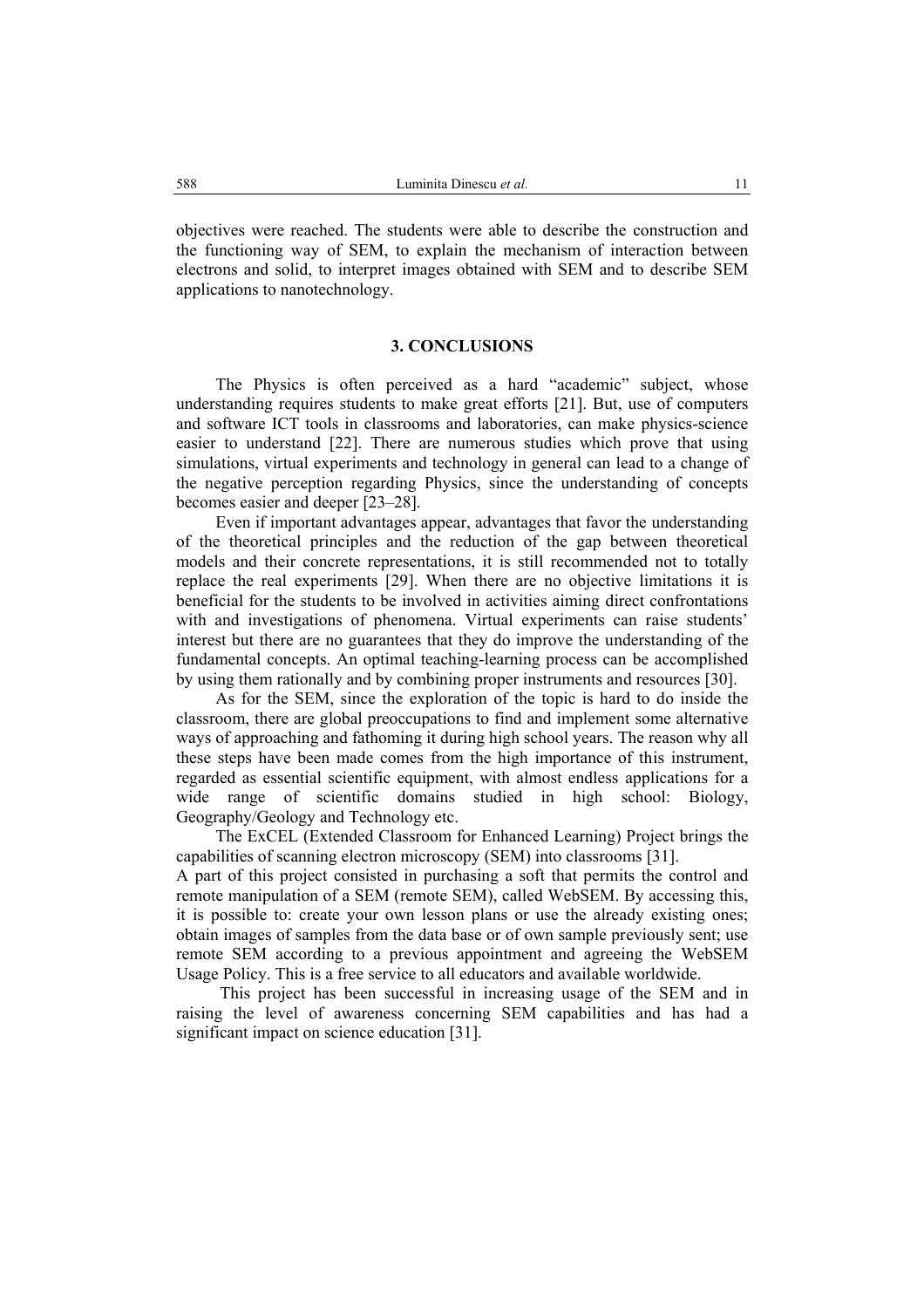Of all the existing resources we have selected those which better corresponded to our possibilities and goals. The use of simulations and virtual experiments described above allows students to assimilate minimal knowledge about the basic SEM function principles, about the origin and formation of images, the collecting and interpreting procedures. Also, abilities for working with SEM are developed.

Yet, this does not mean that students immediately become experts in scanning electron microscopy, but they can get the basic necessary competences to do this later if they are willing to.

#### REFERENCES

- 1. D. Jonassen, Educ. Technol., **35**, *4*, 60–63 (1995).
- 2. M. Linn, *Using ICT to teach and learn science*, in R. Holliman & E. Scanlon (Eds.), *Mediating science learning through information and communications technology*, Taylor & Francis, New York, 2004.
- 3. National Science Teachers Association, *Science teachers speak out: The NSTA lead paper on science and technology education for the 21st century*, Washington, DC., 1990.
- 4. National Science Teachers Association, *NSTA Position Statement: The use of computers in science education, 1999*; available: http://www.nsta.org/about/positions/computers.aspx Accessed: 5/15/12.
- 5. L. Flick, R. Bell, *Contemporary Issues in Technology and Teacher Education*, **1**, *1*, 39–60 (2000).
- 6. T. Jong, W. Joolingen, Rev. Educ. Res., **68**, *2*, 179–201 (1998).
- 7. J. Osborne, S. Hennessy*, Literature review in science education and the role of ICT: Promise, problems and future directions*, A report for NESTA Futurelab (Report 6), 2003.
- 8. R. Trumper, Sci. Educ.-Netherlands, **12**, *7*, 645–670 (2003).
- 9. W. Joolingen, Lect. Notes Comput. Sc., **1839**, 202–211 (2000).
- 10. Z.C. Zacharia, J. Comput. Assist. Lear., **23**, *2*, 120–132 (2007).
- 11. N. Finkelstein, W. Adams, C. Keller, P. Kohl, K. Perkins, N. Podolefsky, S. Reid and R. LeMaster, Phys. Rev. Spec. Top-Ph., **1**, *1*, 010103 (2005).
- 12. N. Finkelstein, W. Adams, C. Keller, K. Perkins, C. Wieman and the Physics Education Technology Project Team, Journal of Online Learning and Teaching, **2**, *3*, 110–121 (2006). Available: http://jolt.merlot.org/vol2no3/finkelstein.pdf Accessed: 5/31/12.
- 13. S. Kocijancic, C. O'Sullivan, Informatics in Education, **3**, *2*, 239–250 (2004).
- 14. L. Li, Y. Zheng and S. Zhong, Computing and Intelligent Systems Communications in Computer and Information Science, **233**, 192–199 (2011).
- 15. S. Bermejo, R. Ferran and J. Cabestany, Lect. Notes Comput. Sc., **2687**, 719–725 (2003).
- 16. J. Goldstein, D. Newbury, P. Echlin, D. Joy, C. Lymann, E. Lifshin, L. Sawyer, J. Michael, *Scanning Electron Microscopy and X-Ray Microanalysis*, Springer, New York, 2003.
- 17. R. Egerton, *Physical Principles of Electron Microscopy*, Springer, New York, 2005.
- 18. P. Goodhew, J. Humphreys, R. Beanland, *Electron Microscopy and Analysis*, Taylor & Francis, London, 2001.
- 19. \*\*\* http://www.virlab.virginia.edu/VL/SEM.htm/state/0
- 20. \*\*\* http://www.ammrf.org.au/myscope/sem/practice
- 21. M. Garabet, C. Miron, I. Neacsu and F.F. Popescu, Rom. Rep. Phys., **64**, *2*, 633–651 (2012).
- 22. S. Moraru, I. Stoica and F.F. Popescu, Rom. Rep. Phys., **63**, *2*, 577–586 (2011).
- 23. B. Eylon, M. Ronen and U. Ganiel, J. Sci. Educ. Technol., **5**, 93–110 (1996).
- 24. G. Andaloro, L. Bellamonte and R. Sperandeo-Mineo, Int. J. Sci. Educ., **19**, 661–680 (1997).